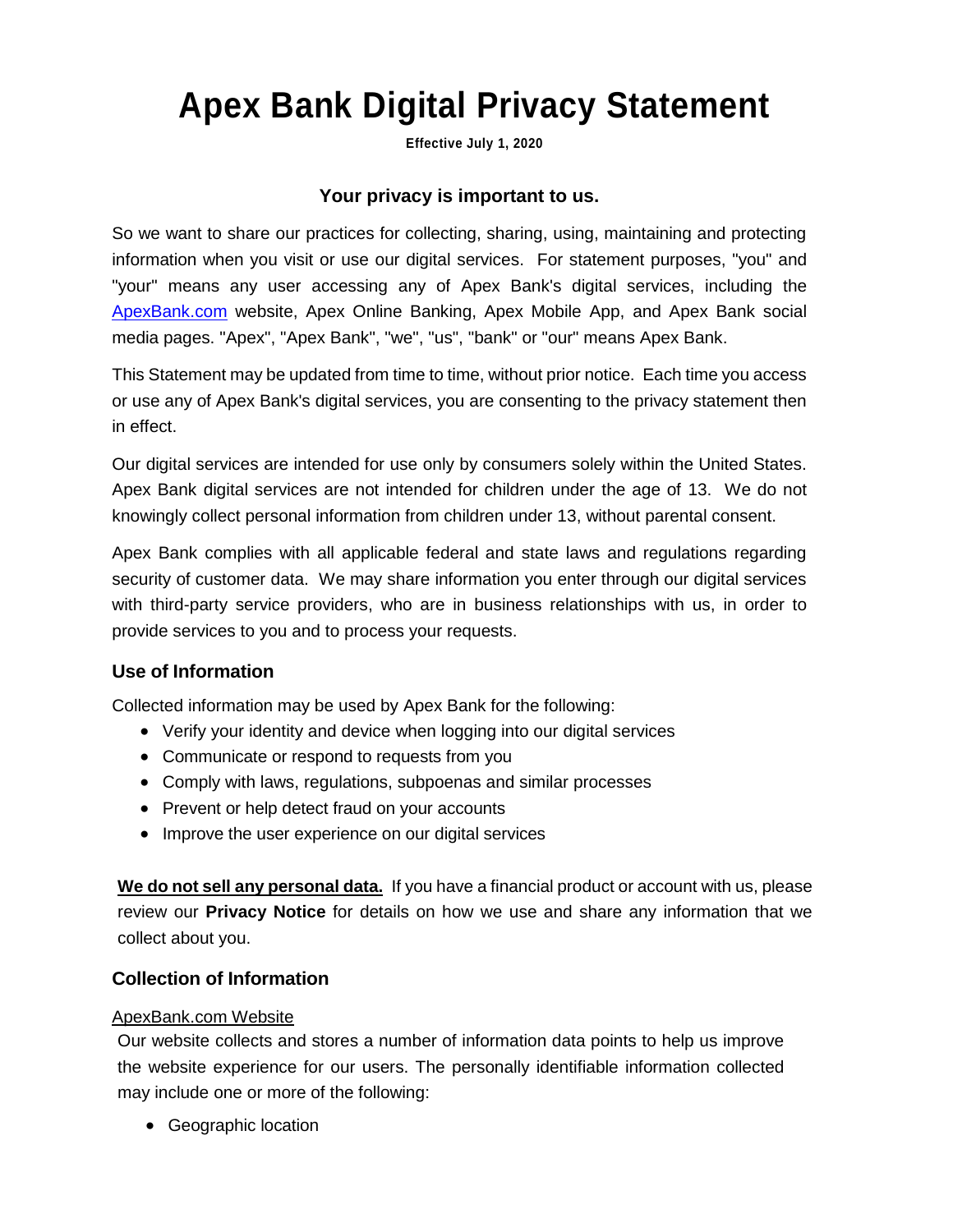- Operating system and version
- Browser and version
- Network provider
- Desktop, tablet or mobile device
- History of pages visited

The Apex Bank website uses cookies to provide an enhanced customer experience when you use our website. Cookies contain data about your Internet usage and are stored directly on your computer. Our cookies are used to remember your Login ID, detect Transport Layer Security (TLS) settings on your browser and identify a trusted device or computer. The cookies from our website will stay on your device until you clear or delete them. You can choose to adjust your browser settings to block or delete cookies, but this could impair your online experience. You can delete cookies on your device by following the instructions for your browser.

We use a tool called Google Analytics to collect statistical and website usage information for the **ApexBank.com** website. Google Analytics uses cookies to collect this information. Apex Bank uses the following Google Analytic feature: Google Analytics Demographics and Interest Reporting. If you do not want Google Analytics to collect information about your website use, you can opt out by visiting<https://tools.google.com/dlpage/gaoptout> and following the instructions.

The Apex Bank website uses cookies but does not target advertising so we do not respond to Do Not Track (DNT) signals.

Our website may provide links to other websites owned or operated by third parties. Apex Bank is not responsible for the external content of such third party websites. When you use a link to visit a third party website, you will be subject to that website's privacy and security practices.

#### Apex Bank Social Media Sites

We use a number of social media sites to communicate with our customers. The social media sites are third-party sites (i.e. Facebook, Linkedln, etc.) that have their own privacy policies and privacy setting capabilities. These sites may allow Apex Bank to have access to information about you if you have opted to follow, like, or connect with the Apex Bank page. The data provided from the social media sites varies and may include one or more of the following data points:

- Username
- First name
- Last name
- Geographic location
- Employment Industry information
- Contact information (phone number, email addresses)
- Photos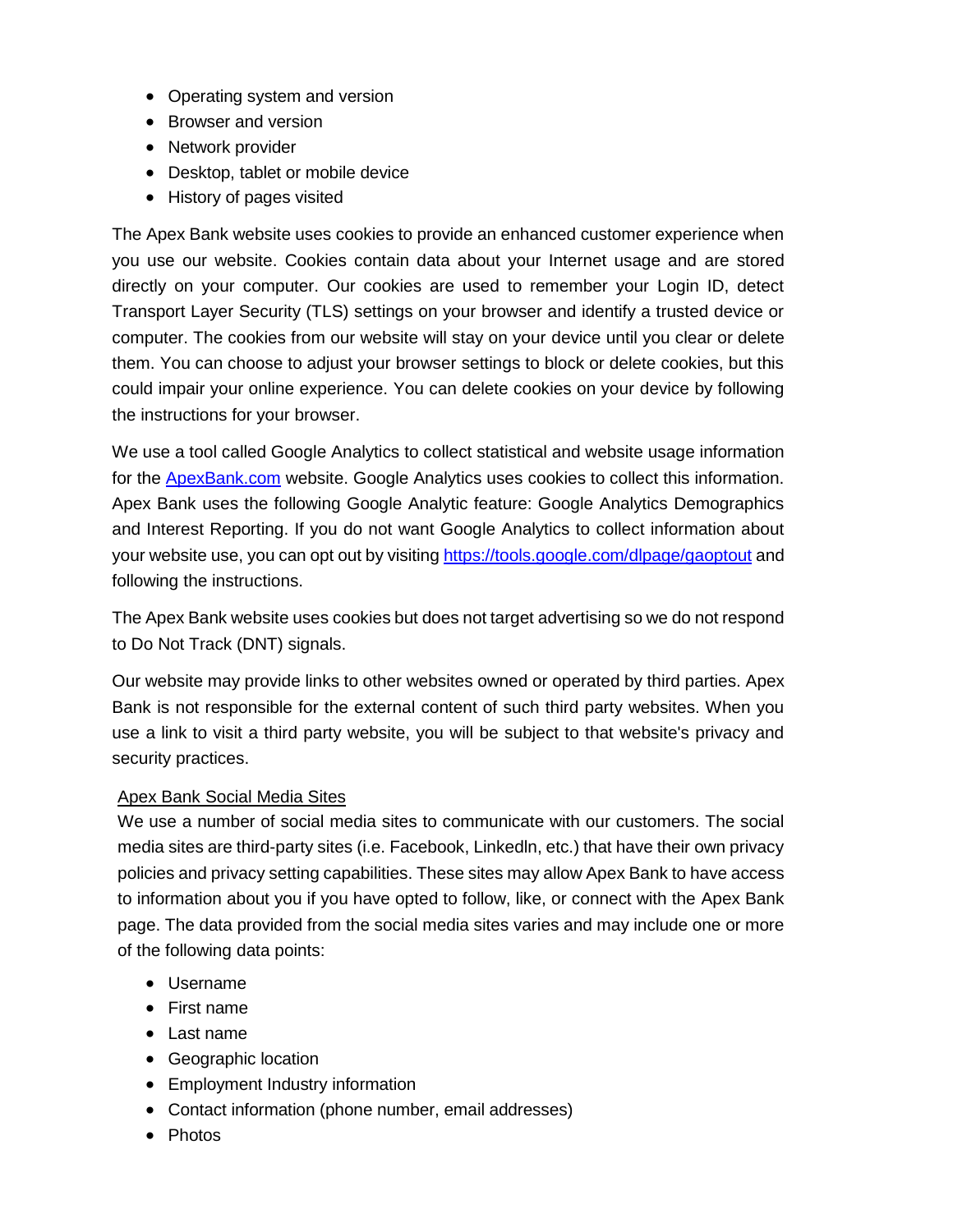- Posts, tweets, or other published information
- Other information you make available

#### Apex Online Banking

When you visit or use our Online Banking, we may collect information from you that may include one or more of the following personally identifiable information:

- First and last name
- Home or other physical address, including street name and name of city or town
- Email address
- Telephone number(s)
- Account details and other information to process transactions as requested
- Login ID and password (for logging into online services)
- Geographic location
- Internet Protocol (IP) address
- Operating system and version
- Browser and version
- Network provider
- Desktop, tablet or mobile device
- Data and attributes regarding the device used for fraud alert and detection purposes

#### Apex Mobile App

When you use the Apex Mobile App, we may collect the personally identifiable information noted above in Online Banking and the mobile or tablet device's configuration, for fraud and detection purposes. Apex Bank does not process any information about the phone. We do not monitor or collect user behavior information in any application on the phone, browsing behavior, or any data on the phone (SMS messages, photos, etc.).

#### Financial Products and Services

When you open an account with Apex Bank, we collect information about you as required or permitted by U.S. federal law. To help the government fight the funding of terrorism and money-laundering activities, Federal law requires all financial institutions to obtain, verify and record information that identifies each person who opens an account.

When you open an account, we will ask for your name, address, date of birth, social security number and other information that will allow us to identify you. We may also ask to see your driver's license or other identifying documents.

When you open an account on behalf of a Legal Entity, we are required to ask for identifying information for each individual that has a beneficial ownership of 25% or more and one individual that has significant managerial control of the Legal Entity.